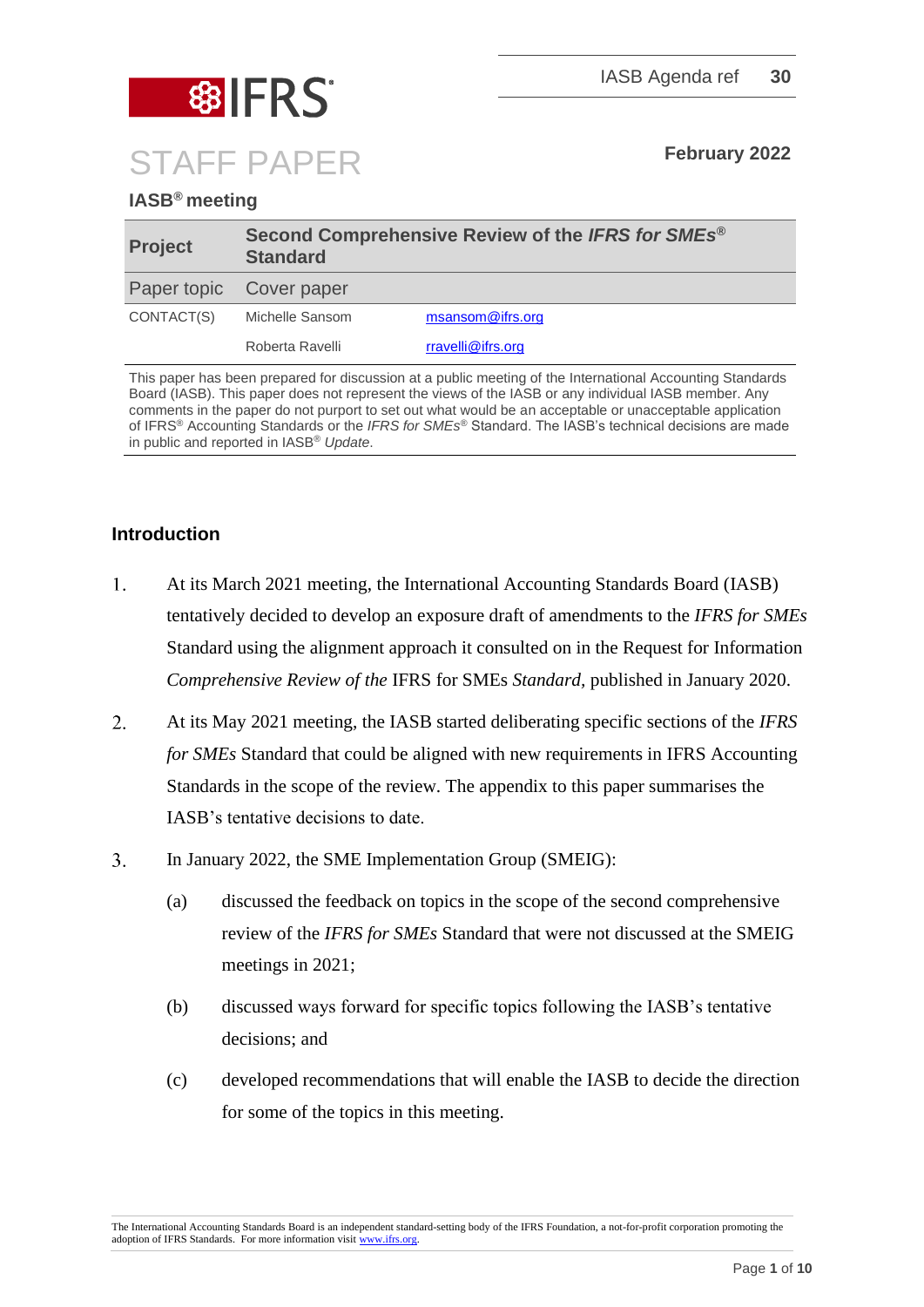### **Purpose of this meeting**

- $\overline{4}$ . At this meeting the IASB will continue to deliberate specific sections of the *IFRS for SMEs* Standard that could be aligned with IFRS Accounting Standards, amendments to IFRS Accounting Standards and IFRIC Interpretations in the scope of the second comprehensive review of the *IFRS for SMEs* Standard.
- $5.$ Agenda papers for discussion at this meeting are the following:
	- (a) Agenda Paper 30A: *Towards an Exposure Draft—IFRS 9* Financial Instruments *(Impairment of Financial Assets)*;
	- (b) Agenda Paper 30B: *Towards an Exposure Draft—Simplifications to IFRS 15*  Revenue from Contracts with Customers;
	- (c) Agenda Paper 30C: *Towards an Exposure Draft—Cryptocurrency;*
	- (d) Agenda Paper 30D: *Towards an Exposure Draft—Other topics (Recognition and measurement of development costs)*;
	- (e) Agenda Paper 30E: *Towards an Exposure Draft—IFRS 3* Business Combinations *(Definition of a Business and Reacquired rights)*; and
	- (f) Agenda Paper 30F: *Towards an Exposure Draft—Other Issues (due to the alignment with IFRS 3, IFRS 10 and IFRS 11)*.

### **The IASB's alignment approach**

6. The IASB's alignment approach is to continue to develop the *IFRS for SMEs* Standard based on principles of IFRS Accounting Standards. At its March 2021 meeting, the IASB agreed to apply the alignment approach on which the IASB consulted in the Request for Information.<sup>1</sup> The alignment approach treats alignment with IFRS Accounting Standards as the starting point for developing the *IFRS for SMEs* Standard, and applies the principles of relevance to SMEs, simplicity and faithful representation, including the assessment of costs and benefits, in determining whether and how that alignment should take place. The approach applies these principles as follows:

<sup>1</sup> See paragraphs 32–37 of the Request for Information *[Comprehensive review of the](https://www.ifrs.org/content/dam/ifrs/project/2019-comprehensive-review-of-the-ifrs-for-smes-standard/request-for-information-comprehensive-review-of-the-ifrs-for-smes-standard.pdf)* IFRS for SMEs *Standard* published by the IASB in January 2020*.*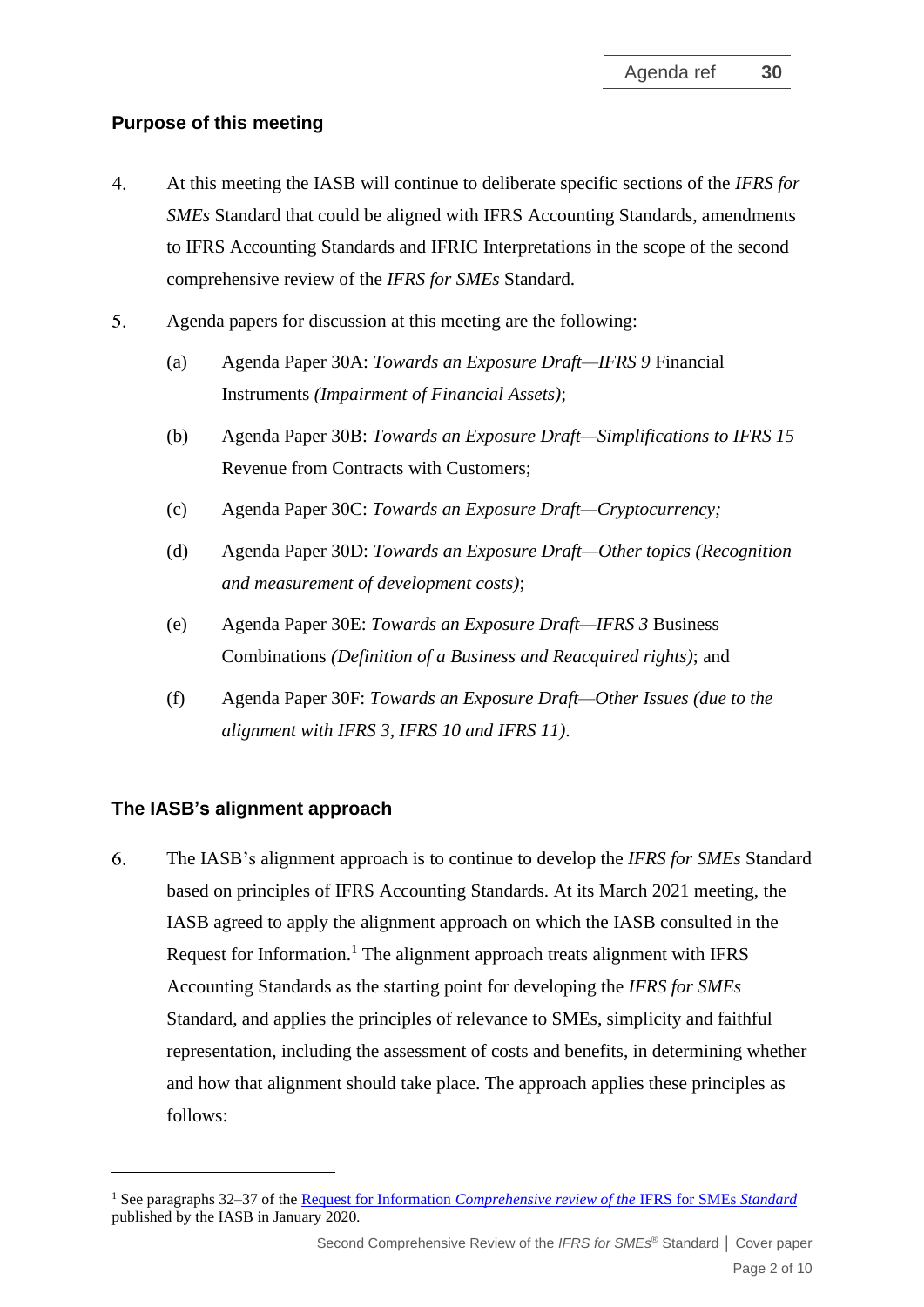- (a) relevance to SMEs is determined by assessing whether the problem addressed by the IFRS Accounting requirements would make a difference in the decisions of users of financial statements prepared applying the *IFRS for SMEs* Standard. If the relevance condition is met, the IASB would then consider the principle of simplicity for those IFRS accounting requirements. If the relevance condition is not met, analysis of the other two alignment principles 'simplicity' and 'faithful representation' is not necessary because alignment of the *IFRS for SMEs* Standard with those IFRS accounting requirements would not be appropriate.
- (b) applying the principle of simplicity involves looking at the IFRS accounting requirements that have satisfied the relevance condition and then assessing what simplifications are appropriate. For any simplifications made, the IASB would then consider the principle of faithful representation.
- (c) the principle of faithful representation is intended to help the IASB assess whether financial statements prepared applying the *IFRS for SMEs* Standard would faithfully represent the substance of economic phenomena in words and numbers. Simplifications that would result in financial statements that do not meet this criterion could damage the quality of information reported to users.

#### **Next steps**

- $7.$ At future IASB meetings, the staff will continue to bring to the IASB's attention papers for:
	- (a) topic on alignment with IFRS 9 *Financial Instruments*: Financial Guarantee Contract;
	- (b) possible simplifications to the disclosures of IFRS Accounting Standards in the scope of the review, considering the stakeholders' feedback on the Exposure Draft *Subsidiaries without Public Accountability: Disclosures* published in July 2021; and
	- (c) possible transition requirements for SMEs applying the amendments to the *IFRS for SMEs* Standard for the first time.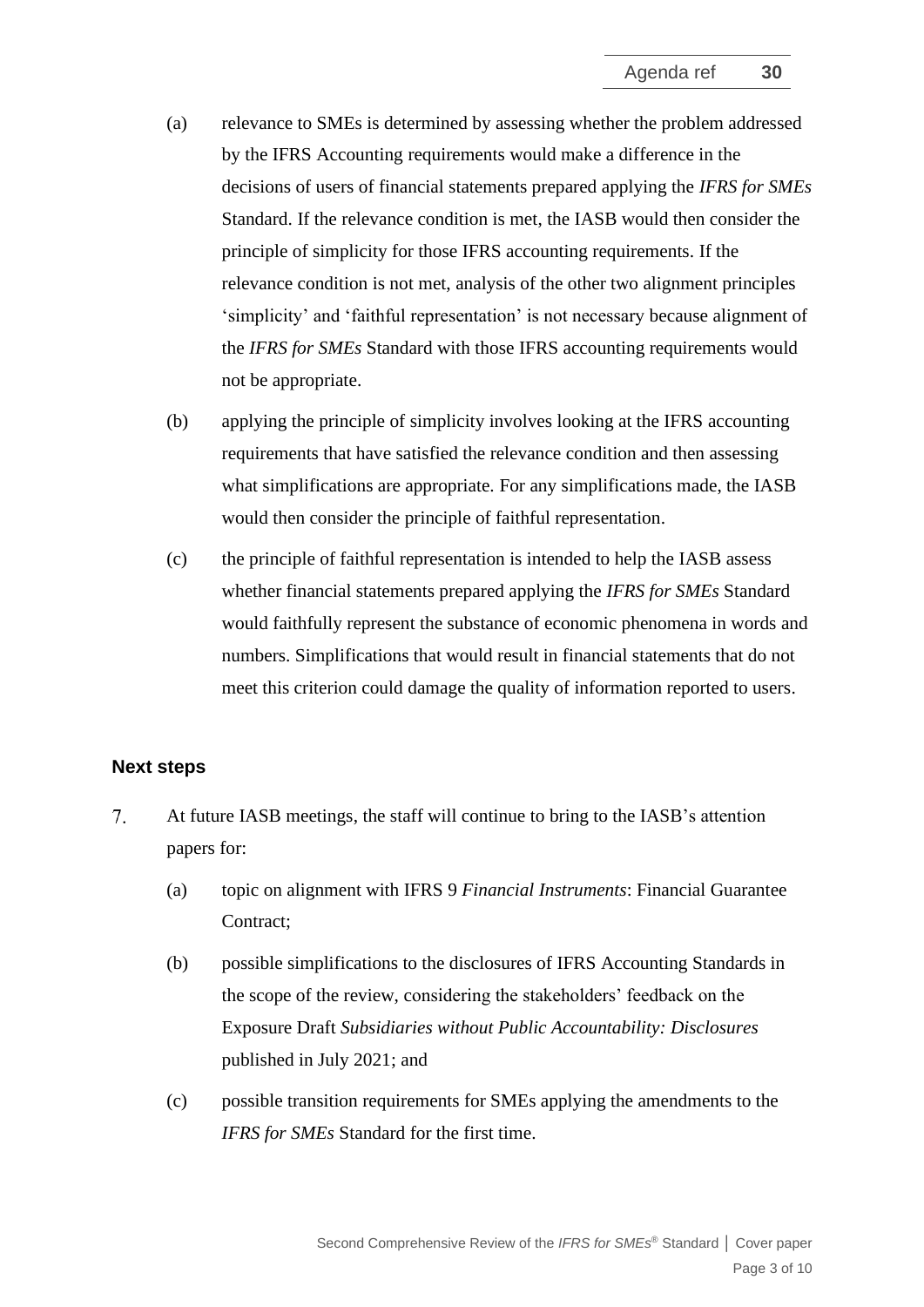### **Appendix—summary of the IASB's tentative decisions**

| Staff condensed summary of the IASB's tentative decisions                                                                                                                                                                                                                                                                                                                                                                                                                                                                                                                                                                                                                                                                                                                                                                                     | Corresponding<br><b>IFRS</b><br><b>Accounting</b><br><b>Standard</b> | <b>IASB</b> meeting | Does the IASB<br>decision result<br>in proposed<br>changes to the<br><b>IFRS for SMEs</b><br>Standard? |
|-----------------------------------------------------------------------------------------------------------------------------------------------------------------------------------------------------------------------------------------------------------------------------------------------------------------------------------------------------------------------------------------------------------------------------------------------------------------------------------------------------------------------------------------------------------------------------------------------------------------------------------------------------------------------------------------------------------------------------------------------------------------------------------------------------------------------------------------------|----------------------------------------------------------------------|---------------------|--------------------------------------------------------------------------------------------------------|
| A full record of the IASB's tentative decisions on the Second Comprehensive Review of the IFRS for SMEs Standard are available from IASB Updates. All drafting in this<br>summary is illustrative only and subject to change.                                                                                                                                                                                                                                                                                                                                                                                                                                                                                                                                                                                                                 |                                                                      |                     |                                                                                                        |
| Project plan for the second phase of the review                                                                                                                                                                                                                                                                                                                                                                                                                                                                                                                                                                                                                                                                                                                                                                                               |                                                                      |                     |                                                                                                        |
| The IASB tentatively decided:<br>1.<br>to move the project from its research programme to its standard-setting work plan.<br>to confirm that the scope of the review is as set out in the Request for Information.<br>to work towards publishing an exposure draft, proposing amendments to the IFRS for<br>SMEs Standard for new requirements that are in the scope of the Review.<br>to develop proposed amendments to the IFRS for SMEs Standard using the approach on which the<br>IASB consulted in the Request for Information. This approach treats alignment with IFRS Accounting<br>Standards as the starting point, and applies the principles of relevance to SMEs, simplicity and<br>faithful representation, including the assessment of costs and benefits, in determining whether and<br>how that alignment should take place. |                                                                      | <b>March 2021</b>   |                                                                                                        |
| Deliberation for specific sections of the IFRS for SMEs Standard                                                                                                                                                                                                                                                                                                                                                                                                                                                                                                                                                                                                                                                                                                                                                                              |                                                                      |                     |                                                                                                        |
| <b>Concepts and Pervasive Principles</b>                                                                                                                                                                                                                                                                                                                                                                                                                                                                                                                                                                                                                                                                                                                                                                                                      |                                                                      |                     |                                                                                                        |
| The IASB tentatively decided to propose:<br>2.<br>retaining Section 2 Concepts and Pervasive Principles as part of the IFRS for SMEs Standard;<br>aligning Section 2 with the 2018 Conceptual Framework and to emphasise that the requirements in<br>the other sections of the IFRS for SMEs Standard take precedence over what Section 2 would<br>otherwise require;<br>undertaking a review for potential inconsistencies between a revised Section 2 and other sections of<br>the IFRS for SMEs Standard when the IASB has completed its deliberations on proposed<br>amendments to the IFRS for SMEs Standard: and                                                                                                                                                                                                                        | 2018<br>Conceptual<br>Framework                                      | <b>May 2021</b>     | <b>YES</b>                                                                                             |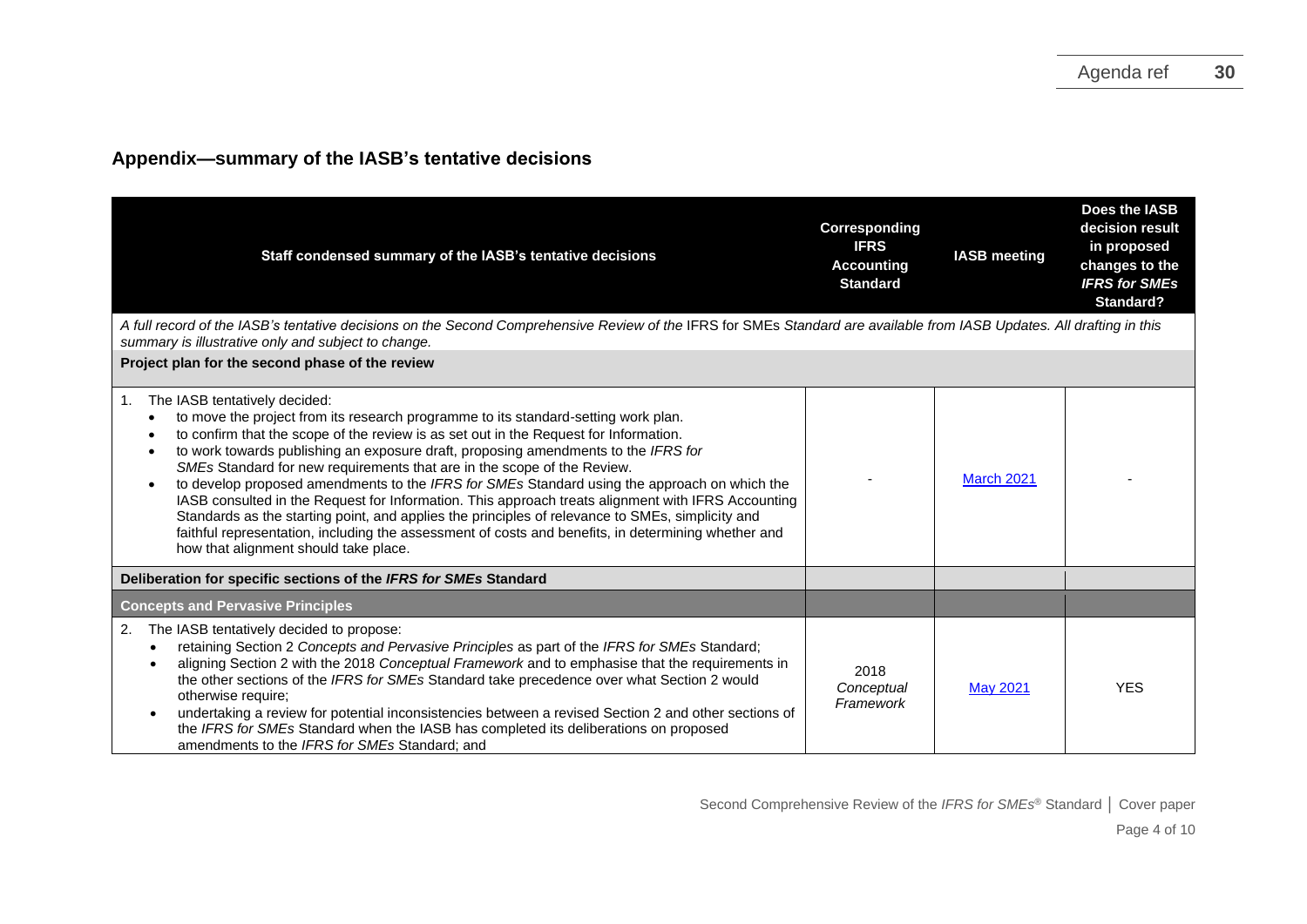|                              | Staff condensed summary of the IASB's tentative decisions                                                                                                                                                                                                                                                                                                                                                                                                                                                                                                                                                                                                                                                                                                                                                                                                                                                                                                                                                                                                                                                                                                                                                                                                                                                                                                                                                                                                                                                                                                                                                                                                                                                                                                                                                                                                                                                                                                                                                        | Corresponding<br><b>IFRS</b><br><b>Accounting</b><br><b>Standard</b> | <b>IASB</b> meeting | Does the IASB<br>decision result<br>in proposed<br>changes to the<br><b>IFRS for SMEs</b><br>Standard? |
|------------------------------|------------------------------------------------------------------------------------------------------------------------------------------------------------------------------------------------------------------------------------------------------------------------------------------------------------------------------------------------------------------------------------------------------------------------------------------------------------------------------------------------------------------------------------------------------------------------------------------------------------------------------------------------------------------------------------------------------------------------------------------------------------------------------------------------------------------------------------------------------------------------------------------------------------------------------------------------------------------------------------------------------------------------------------------------------------------------------------------------------------------------------------------------------------------------------------------------------------------------------------------------------------------------------------------------------------------------------------------------------------------------------------------------------------------------------------------------------------------------------------------------------------------------------------------------------------------------------------------------------------------------------------------------------------------------------------------------------------------------------------------------------------------------------------------------------------------------------------------------------------------------------------------------------------------------------------------------------------------------------------------------------------------|----------------------------------------------------------------------|---------------------|--------------------------------------------------------------------------------------------------------|
|                              | retaining the concept of 'undue cost or effort'.                                                                                                                                                                                                                                                                                                                                                                                                                                                                                                                                                                                                                                                                                                                                                                                                                                                                                                                                                                                                                                                                                                                                                                                                                                                                                                                                                                                                                                                                                                                                                                                                                                                                                                                                                                                                                                                                                                                                                                 |                                                                      |                     |                                                                                                        |
| <b>Business Combinations</b> |                                                                                                                                                                                                                                                                                                                                                                                                                                                                                                                                                                                                                                                                                                                                                                                                                                                                                                                                                                                                                                                                                                                                                                                                                                                                                                                                                                                                                                                                                                                                                                                                                                                                                                                                                                                                                                                                                                                                                                                                                  |                                                                      |                     |                                                                                                        |
| 3.                           | The IASB tentatively decided to propose amendments to Section 19 Business Combinations and<br>Goodwill of the IFRS for SMEs Standard. The proposals would:<br>align the definition of a business in the IFRS for SMEs Standard with the amended definition of a<br>business issued in the amendments to IFRS 3 Business Combinations in October 2018 by<br>reproducing, in a new appendix to Section 19, application guidance that includes:<br>the optional concentration test set out in paragraphs B7A-B7B of IFRS 3;<br>a decision tree to assess whether an acquired process is substantive; and<br>the application guidance for the assessment set out in paragraphs B8-B12D of IFRS 3,<br>alongside some illustrative examples.<br>partially align Section 19 with the requirements for acquisition-related costs and contingent<br>consideration, as set out in IFRS 3, requiring an entity:<br>to recognise acquisition-related costs as an expense at the time of the acquisition.<br>to recognise contingent consideration at fair value and subsequently measure it at fair value at<br>each reporting date, with changes in fair value recognised in profit or loss (except for the<br>subsequent measurement of any contingent consideration that meets the definition of an equity<br>instrument). If measuring contingent consideration at fair value would involve undue cost or<br>effort, an entity would be required to measure the contingent consideration using a 'best<br>estimate' (the most likely outcome)—with changes in the subsequent measurement being<br>recognised in profit or loss-and provide the related disclosures.<br>add the requirements set out in IFRS 3 on accounting for an acquisition achieved in stages (step<br>acquisitions).<br>introduce guidance (in the new appendix to Section 19) for a new entity formed in a business<br>combination, as set out in paragraph B18 of IFRS 3 and the application guidance set out in<br>paragraphs B13-B17 of IFRS 3. | IFRS <sub>3</sub><br><b>Business</b><br>Combinations                 | December 2021       | <b>YES</b>                                                                                             |
| 4.                           | The IASB tentatively decided to retain unchanged the requirement in Section 19 that an entity measure<br>any non-controlling interest in the acquiree at the non-controlling interest's proportionate share of the<br>recognised amounts of the acquiree's identifiable net assets.                                                                                                                                                                                                                                                                                                                                                                                                                                                                                                                                                                                                                                                                                                                                                                                                                                                                                                                                                                                                                                                                                                                                                                                                                                                                                                                                                                                                                                                                                                                                                                                                                                                                                                                              | IFRS <sub>3</sub><br><b>Business</b><br>Combinations                 | December 2021       | <b>NO</b>                                                                                              |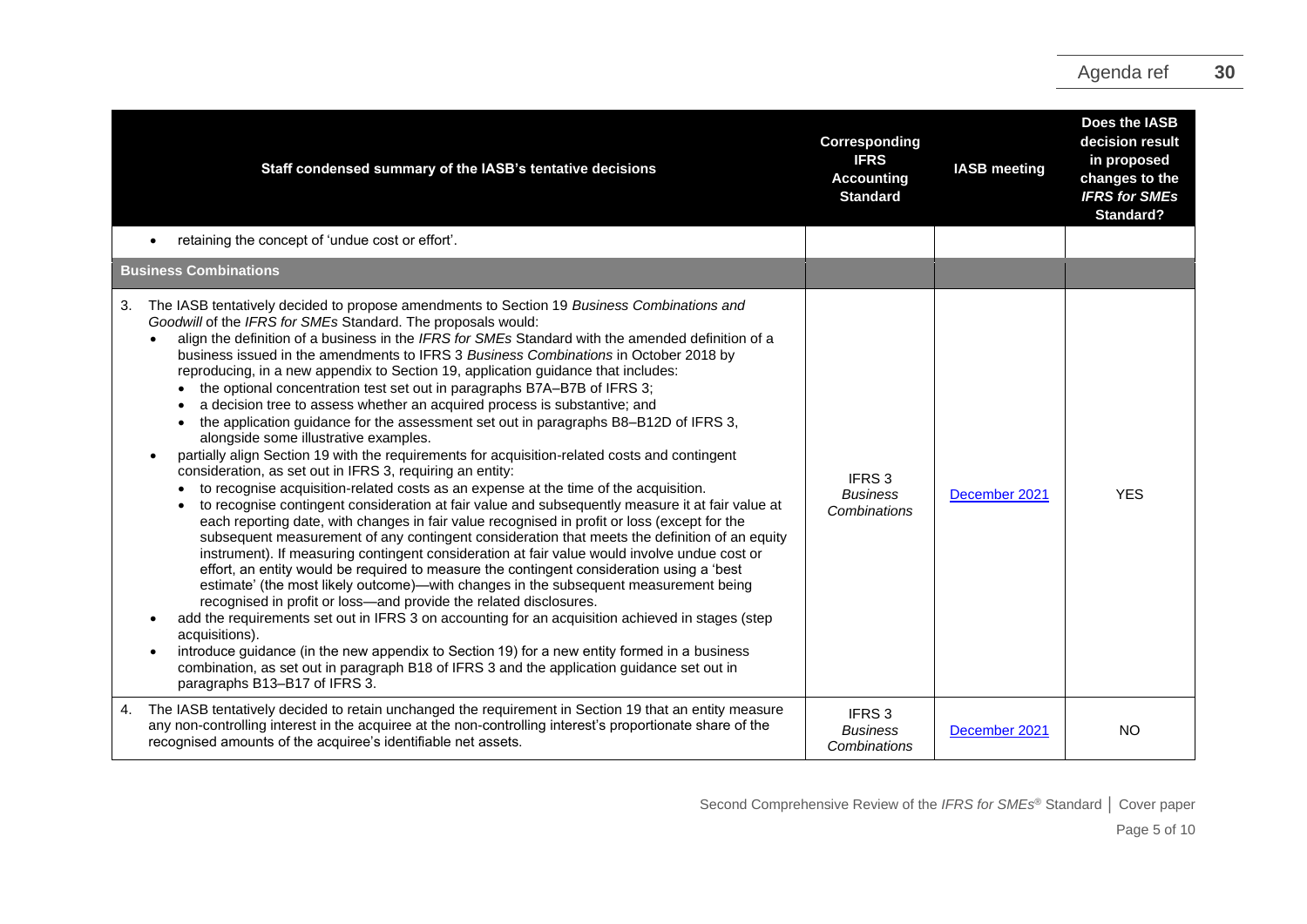|    | Staff condensed summary of the IASB's tentative decisions                                                                                                                                                                                                                                                                                                                                                                                            | Corresponding<br><b>IFRS</b><br><b>Accounting</b><br><b>Standard</b> | <b>IASB</b> meeting | Does the IASB<br>decision result<br>in proposed<br>changes to the<br><b>IFRS for SMEs</b><br>Standard? |
|----|------------------------------------------------------------------------------------------------------------------------------------------------------------------------------------------------------------------------------------------------------------------------------------------------------------------------------------------------------------------------------------------------------------------------------------------------------|----------------------------------------------------------------------|---------------------|--------------------------------------------------------------------------------------------------------|
|    | <b>Financial Instruments</b>                                                                                                                                                                                                                                                                                                                                                                                                                         |                                                                      |                     |                                                                                                        |
| 5. | The IASB tentatively decided to propose an amendment to the IFRS for SMEs Standard, subject to the<br>wording of the amendment, to supplement the examples in Section 11 Basic Financial Instruments with a<br>principle for classifying financial assets based on their contractual cash flow characteristics.                                                                                                                                      | IFRS <sub>9</sub><br>Financial<br><i><b>Instruments</b></i>          | <b>May 2021</b>     | <b>YES</b>                                                                                             |
| 6. | The IASB tentatively decided to propose an amendment to the <i>IFRS for SMEs</i> Standard to remove an<br>entity's option to apply the recognition and measurement requirements for financial instruments in<br><b>IFRS Accounting Standards.</b>                                                                                                                                                                                                    | IFRS 9<br>Financial<br><i><b>Instruments</b></i>                     | October 2021        | <b>YES</b>                                                                                             |
| 7. | The IASB tentatively decided to retain unchanged the hedge accounting requirements in Section 12<br>Other Financial Instrument Issues of the IFRS for SMEs Standard.                                                                                                                                                                                                                                                                                 | IFRS 9<br>Financial<br><i><b>Instruments</b></i>                     | October 2021        | <b>NO</b>                                                                                              |
| 8. | The IASB tentatively decided to propose amendments to Section 11 by adding the definition of a<br>'financial guarantee contract' from IFRS 9.                                                                                                                                                                                                                                                                                                        | IFRS 9<br>Financial<br><i><b>Instruments</b></i>                     | December 2021       | <b>YES</b>                                                                                             |
|    | <b>Consolidated Financial Statements</b>                                                                                                                                                                                                                                                                                                                                                                                                             |                                                                      |                     |                                                                                                        |
| 9. | The IASB tentatively decided to propose amendments to Section 9 Consolidated and Separate Financial<br>Statements of the IFRS for SMEs Standard to align partially with IFRS 10 Consolidated Financial<br>Statements, by:<br>aligning the definition of control in Section 9 with that in IFRS 10; and<br>retaining and updating the rebuttable presumption in paragraph 9.5 of the IFRS for SMEs Standard<br>relating to the assessment of control. | IFRS 10<br>Consolidated<br>Financial<br><b>Statements</b>            | December 2021       | <b>YES</b>                                                                                             |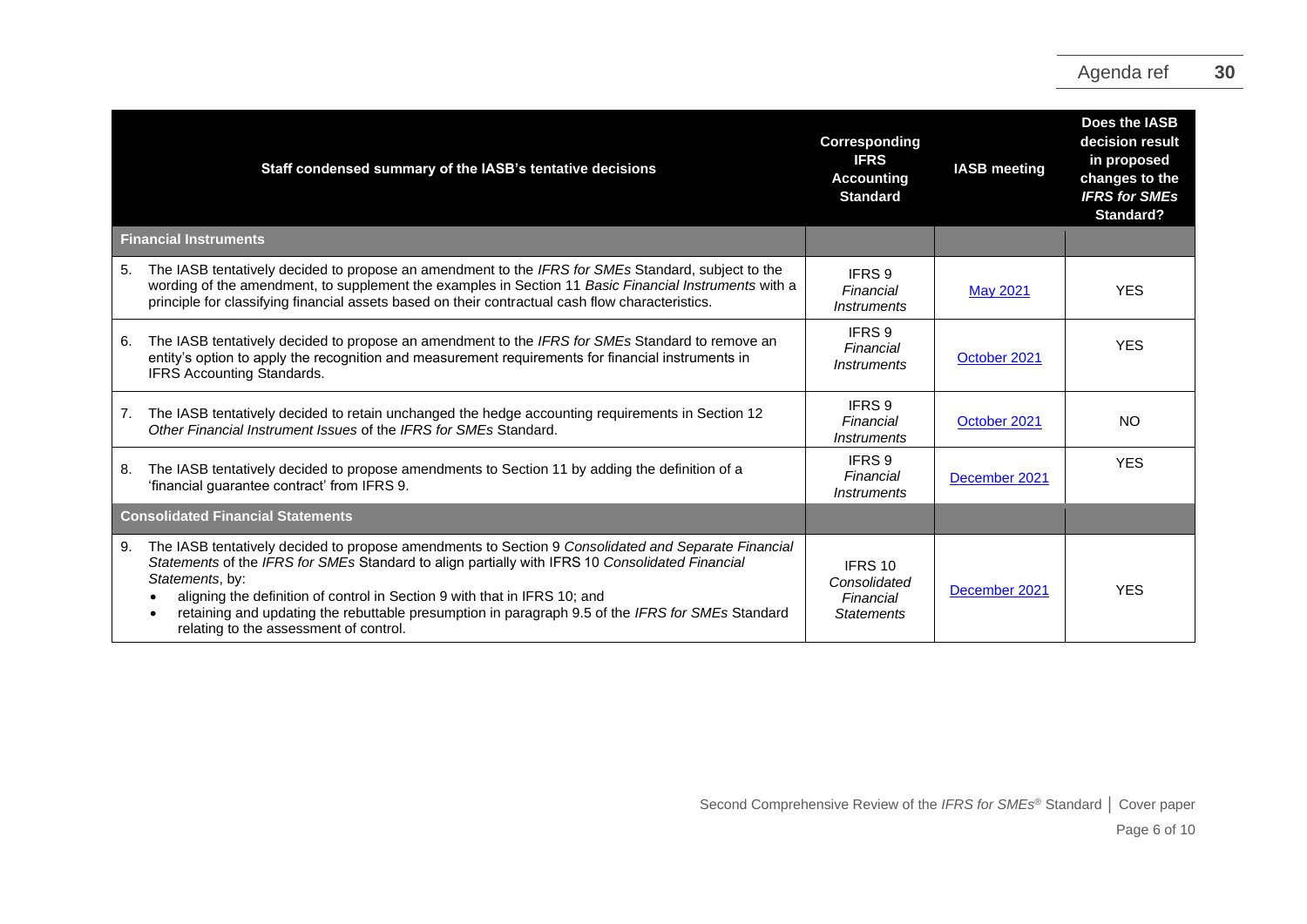| Staff condensed summary of the IASB's tentative decisions                                                                                                                                                                                                                                                                                                                                                                                                                                                                                                                        | Corresponding<br><b>IFRS</b><br><b>Accounting</b><br><b>Standard</b> | <b>IASB</b> meeting | Does the IASB<br>decision result<br>in proposed<br>changes to the<br><b>IFRS for SMEs</b><br>Standard? |
|----------------------------------------------------------------------------------------------------------------------------------------------------------------------------------------------------------------------------------------------------------------------------------------------------------------------------------------------------------------------------------------------------------------------------------------------------------------------------------------------------------------------------------------------------------------------------------|----------------------------------------------------------------------|---------------------|--------------------------------------------------------------------------------------------------------|
| 10. The IASB tentatively decided not to introduce in the IFRS for SMEs Standard the requirement that an<br>investment entity measures its investments in subsidiaries at fair value through profit and loss.                                                                                                                                                                                                                                                                                                                                                                     | IFRS 10<br>Consolidated<br>Financial<br><b>Statements</b>            | December 2021       | <b>NO</b>                                                                                              |
| <b>Joint Arrangements</b>                                                                                                                                                                                                                                                                                                                                                                                                                                                                                                                                                        |                                                                      |                     |                                                                                                        |
| 11. The IASB tentatively decided to propose amendments to Section 15 Investments in Joint Ventures of the<br>IFRS for SMEs Standard to align partially with IFRS 11 Joint Arrangements, by aligning the definition of<br>joint control in Section 15 with that in IFRS 11.                                                                                                                                                                                                                                                                                                       | IFRS <sub>11</sub><br>Joint<br>Arrangements                          | December 2021       | <b>YES</b>                                                                                             |
| 12. The IASB tentatively decided to retain:<br>the classifications of joint arrangements: 'jointly controlled operations', 'jointly controlled assets' and<br>'jointly controlled entities'; and<br>the accounting requirements of Section 15, including the accounting policy election for jointly<br>controlled entities.                                                                                                                                                                                                                                                      | IFRS 11<br>Joint<br>Arrangements                                     | December 2021       | <b>NO</b>                                                                                              |
| <b>Fair Value Measurement</b>                                                                                                                                                                                                                                                                                                                                                                                                                                                                                                                                                    |                                                                      |                     |                                                                                                        |
| 13. The IASB tentatively decided:<br>to align the definition of fair value in the IFRS for SMEs Standard with that in IFRS 13 Fair Value<br>Measurement:<br>to align the guidance on fair value measurement in the IFRS for SMEs Standard with that in IFRS 13<br>by including the principles of the fair value hierarchy set out in IFRS 13;<br>to include examples relevant to SMEs that illustrate how to apply the hierarchy; and<br>$\bullet$<br>to move the guidance and related disclosure requirements for fair value to a new section of the IFRS<br>for SMEs Standard. | IFRS 13<br>Fair Value<br>Measurement                                 | October 2021        | <b>YES</b>                                                                                             |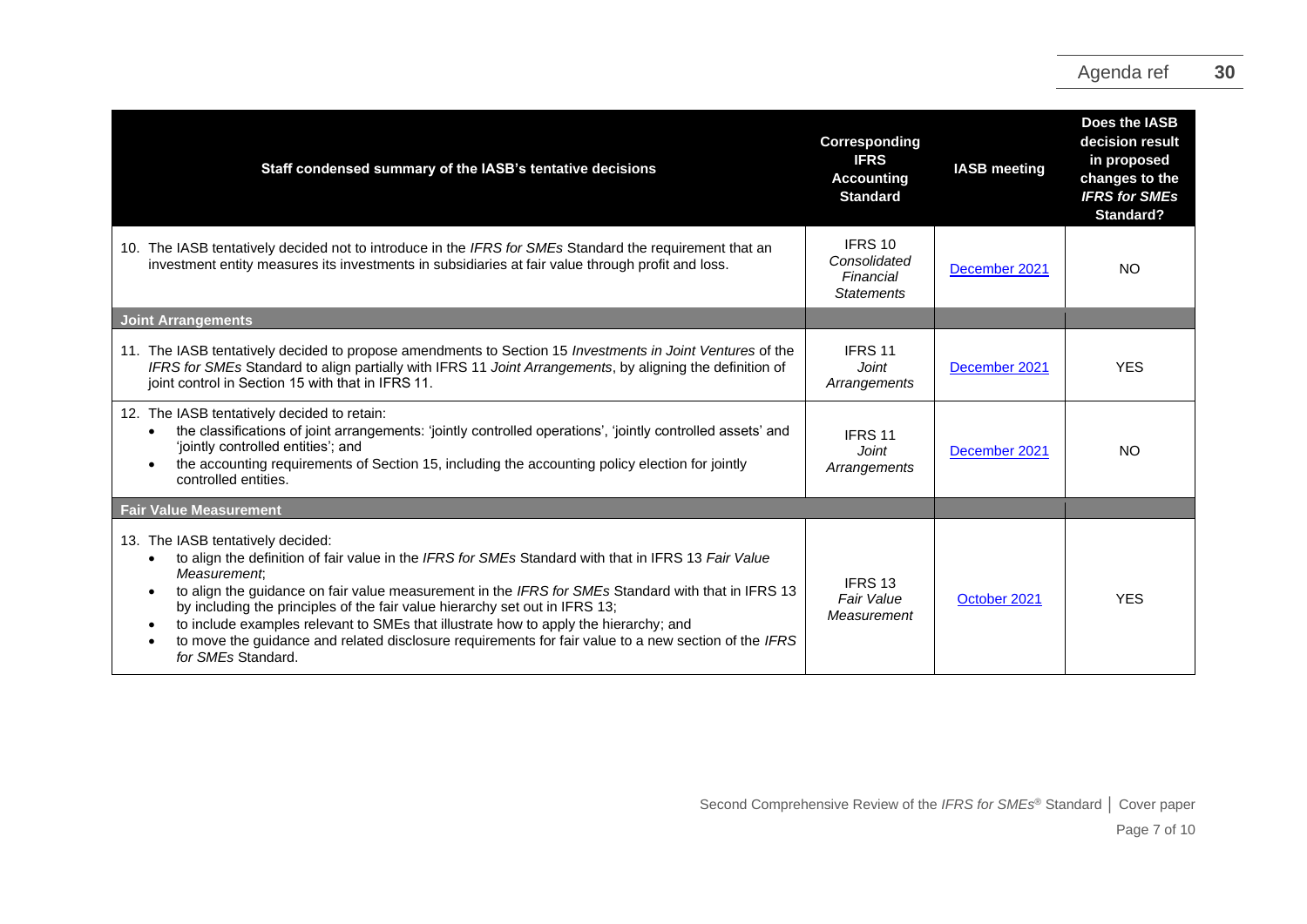| Staff condensed summary of the IASB's tentative decisions                                                                                                                                                                                                                                                                                                                                                                                                                                                                                                  | Corresponding<br><b>IFRS</b><br><b>Accounting</b><br><b>Standard</b> | <b>IASB</b> meeting | Does the IASB<br>decision result<br>in proposed<br>changes to the<br><b>IFRS for SMEs</b><br><b>Standard?</b> |
|------------------------------------------------------------------------------------------------------------------------------------------------------------------------------------------------------------------------------------------------------------------------------------------------------------------------------------------------------------------------------------------------------------------------------------------------------------------------------------------------------------------------------------------------------------|----------------------------------------------------------------------|---------------------|---------------------------------------------------------------------------------------------------------------|
| <b>Regulatory Deferral Accounts</b>                                                                                                                                                                                                                                                                                                                                                                                                                                                                                                                        |                                                                      |                     |                                                                                                               |
| 14. The IASB tentatively decided to consider amending the IFRS for SMEs Standard to include requirements<br>for regulatory assets and regulatory liabilities in a future review of the IFRS for SMEs Standard.                                                                                                                                                                                                                                                                                                                                             | IFRS 14<br>Regulatory<br><b>Deferral Accounts</b>                    | October 2021        | <b>NO</b>                                                                                                     |
| <b>Revenue</b>                                                                                                                                                                                                                                                                                                                                                                                                                                                                                                                                             |                                                                      |                     |                                                                                                               |
| 15. The IASB tentatively decided:<br>to develop amendments to the IFRS for SMEs Standard to align it with IFRS 15 Revenue from<br>Contracts with Customers by rewriting Section 23 Revenue of the IFRS for SMEs Standard to reflect<br>the principles and language used in IFRS 15; and<br>to consider providing transition relief by permitting an entity to continue its current revenue<br>recognition policy for any contracts already in progress at the transition date or scheduled to be<br>completed within a set time after the transition date. | IFRS 15<br>Revenue from<br>Contracts with<br><b>Customers</b>        | October 2021        | <b>YES</b>                                                                                                    |
| Leases                                                                                                                                                                                                                                                                                                                                                                                                                                                                                                                                                     |                                                                      |                     |                                                                                                               |
| 16. The IASB tentatively decided:<br>to retain Section 20 Leases of the IFRS for SMEs Standard unchanged;<br>to consider amending the IFRS for SMEs Standard to align with IFRS 16 Leases in a future review<br>of the Standard: and<br>not to pursue improving disclosure requirements for operating leases without changing the<br>recognition and measurement requirements in Section 20 Leases of the IFRS for SMEs Standard.                                                                                                                          | IFRS 16<br>Leases                                                    | November 2021       | <b>NO</b>                                                                                                     |
| <b>Employee benefits</b>                                                                                                                                                                                                                                                                                                                                                                                                                                                                                                                                   |                                                                      |                     |                                                                                                               |
| 17. The IASB tentatively decided:<br>to propose amendments to the IFRS for SMEs Standard to align the recognition requirements for<br>termination benefits in Section 28 of the IFRS for SMEs Standard with the 2011 amendments to<br>IAS 19 Employee Benefits; and<br>to retain the accounting policy option in paragraph 28.24 of the IFRS for SMEs Standard.                                                                                                                                                                                            | <b>IAS 19</b><br>Employee<br><b>Benefits</b>                         | November 2021       | <b>YES</b>                                                                                                    |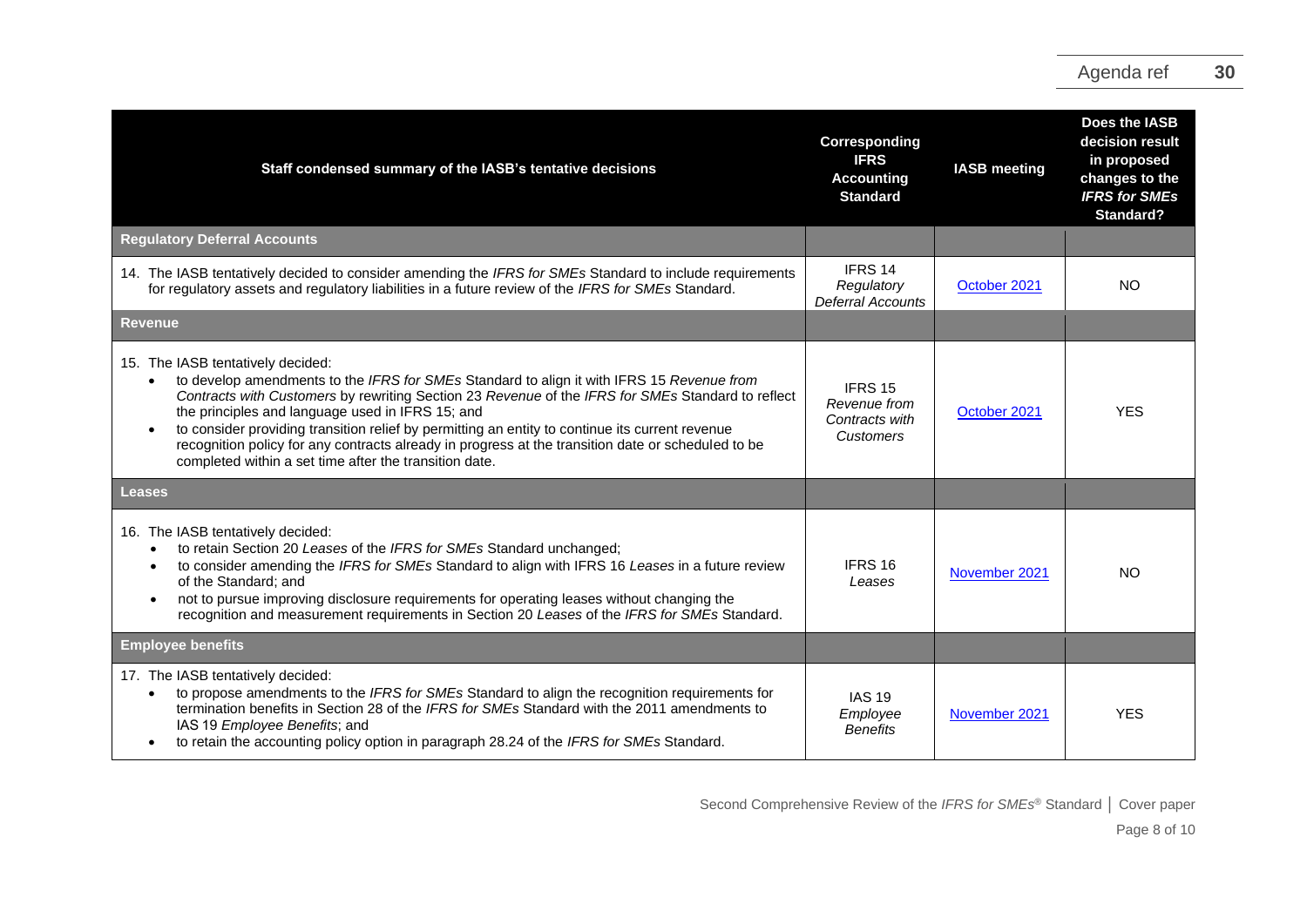| Staff condensed summary of the IASB's tentative decisions                                                                                                                                                                                                                                                                                                                                                                                                | Corresponding<br><b>IFRS</b><br><b>Accounting</b><br><b>Standard</b>               | <b>IASB</b> meeting | Does the IASB<br>decision result<br>in proposed<br>changes to the<br><b>IFRS for SMEs</b><br>Standard? |
|----------------------------------------------------------------------------------------------------------------------------------------------------------------------------------------------------------------------------------------------------------------------------------------------------------------------------------------------------------------------------------------------------------------------------------------------------------|------------------------------------------------------------------------------------|---------------------|--------------------------------------------------------------------------------------------------------|
| 18. The IASB tentatively decided:<br>to propose removing paragraph 28.19 of the IFRS for SMEs Standard.<br>to include in the Invitation to Comment an alternative proposal clarifying how to apply paragraph<br>28.19 of the IFRS for SMEs Standard, if stakeholders do not agree to remove paragraph 28.19.                                                                                                                                             |                                                                                    | November 2021       | <b>YES</b>                                                                                             |
| Narrow scope amendments to IFRS Accounting Standards and IFRIC Interpretations                                                                                                                                                                                                                                                                                                                                                                           |                                                                                    |                     |                                                                                                        |
| 19. The IASB tentatively decided to propose amendments to the IFRS for SMEs Standard to align it with<br>Agriculture: Bearer Plants (Amendments to IAS 16 and IAS 41), with an exemption so that if, at initial<br>recognition, separation of the bearer plants from the produce growing on bearer plants would involve<br>undue cost or effort, an entity would not be required to separate bearer plants from the produce growing<br>on bearer plants. | <b>IAS 16</b><br>Property, Plant<br>and Equipment,<br><b>IAS 41</b><br>Agriculture | December 2021       | <b>YES</b>                                                                                             |
| 20. The IASB tentatively decided to propose amendments to the IFRS for SMEs Standard to align it with a<br>package of amendments to IAS 1:<br>Definition of Material (Amendments to IAS 1 and IAS 8);<br>Disclosure Initiative (Amendments to IAS 1); and<br>Disclosure of Accounting Policies (Amendments to IAS 1 and IFRS Practice Statement 2).                                                                                                      | IAS <sub>1</sub><br>Presentation of<br>Financial<br><b>Statements</b>              | December 2021       | <b>YES</b>                                                                                             |
| 21. The IASB tentatively decided to propose amendments to the IFRS for SMEs Standard to align it with the<br>amendments discussed in Agenda Paper 301 Amendments to IFRS Standards and IFRIC Interpretations<br>(topics with amendments recommended) of the December 2021 IASB meeting.                                                                                                                                                                  | Various IFRS<br>Accounting<br>Standards and<br><b>IFRIC</b><br>Interpretations     | December 2021       | <b>YES</b>                                                                                             |
| 22. The IASB tentatively decided to retain the IFRS for SMEs Standard unchanged for the amendments<br>discussed in Agenda Paper 30J Amendments to IFRS Standards and IFRIC Interpretations (topics with<br>no amendments recommended) of the December 2021 IASB meeting.                                                                                                                                                                                 | Various IFRS<br>Accounting<br>Standards and<br><b>IFRIC</b><br>Interpretations     | December 2021       | <b>NO</b>                                                                                              |